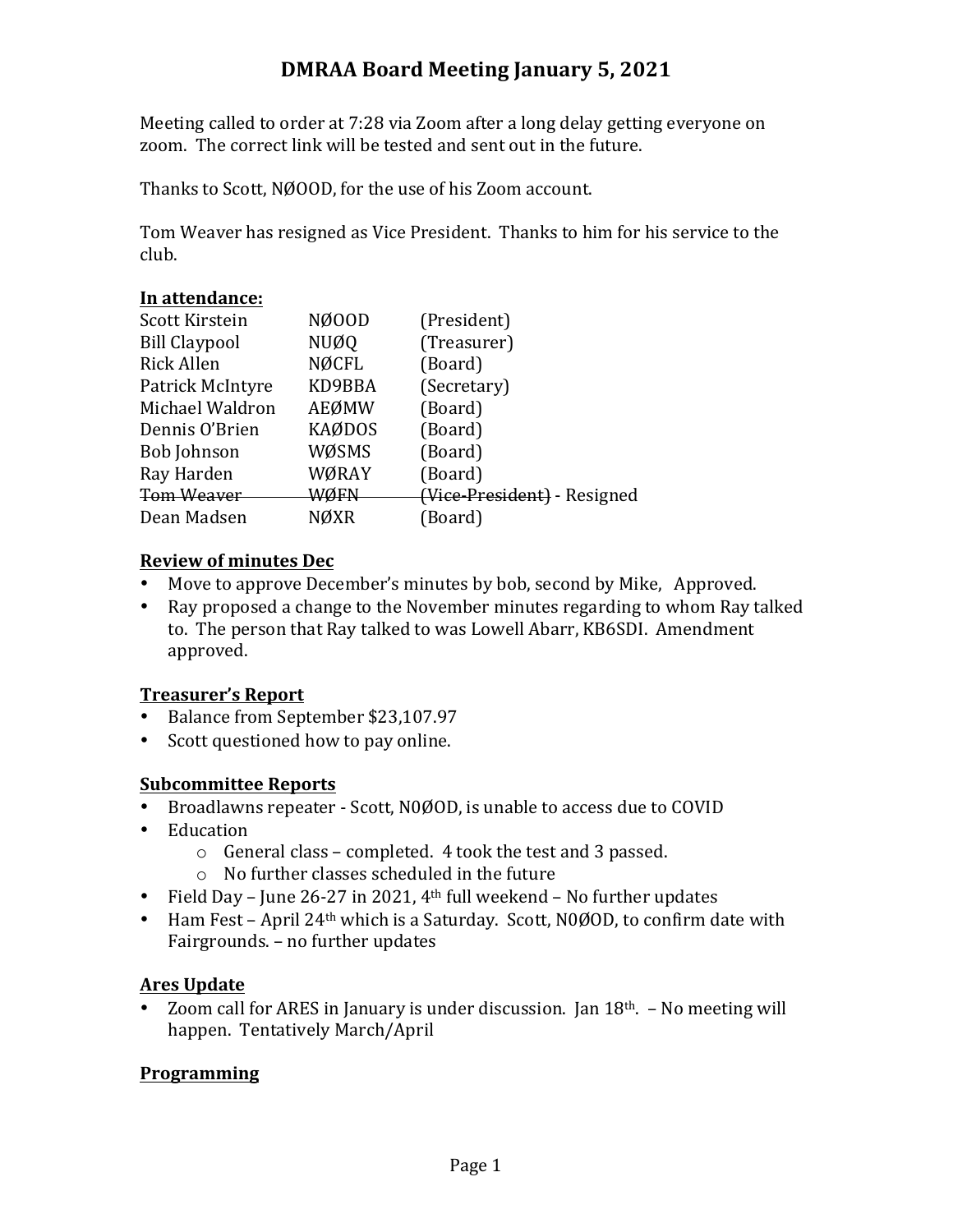- Nov Mike, AEØMW, presented on HAM Test Equipment Overview What's possible with limited amount of funds - Well received. Low attendance
- Planned:
	- $\circ$  Dec Meeting was cancelled
	- $\circ$  Jan program tentative
		- Pat, to check with Fred on EME presentation tentative
		- If no EME presentation then Rick will present VE testing
		- Rick, NØCFL to present information on the Volunteer Examiner Program
	- $\circ$  Feb Virtual Reality presentation from MechDyne Dennis, KAØDOS, will check with the owner if this date is acceptable since he requested an alternative date. Confirmed for the 23rd.
	- $\circ$  March (tentative) National weather service storm spotting. Need to confirm with NWS.
	- $\circ$  Presentation on ADSB and aviation?
- Other Ideas:
	- $\circ$  Personal projects that people are working on?
	- o Members give Virtual HAM Shack Tour

## **Fort Des Moines**

- Tower Base installed. Work has stopped for the winter
- $\bullet$  Financial info:
	- $\circ$  Bob Hired someone to dig the hole. \$200
	- $\circ$  Concrete 327.90
	- $\circ$  Rent vibrator 37.45
	- $\circ$  Hardware 18.02
	- $\circ$  Tot 583.37 spent
- Going forward:
	- $\circ$  Ground anchors purchased Tom may need to be reimbursed
	- $\circ$  Re-use guy wire and turn buckles
	- $\circ$  May need to purchase 40m kit for the cushcraft beam
	- $\circ$  Rotor and hardware is in hand. May need misc hardware.
	- $\circ$  Tom has resigned. Dennis' situation has changed which leaves Bob
	- $\circ$  Will need to involve other to finish.
	- $\circ$  Status of the club and the Fort now that Tom W is no longer part of the club.
		- Report back to board
- •
- •
- Desks being built for operating stations.
- Tower install
	- $\circ$  Need 3 days to install tower dig hole, pour concrete, set tower
	- $\circ$  Bore hole in ground 30 inch diameter
	- $\circ$  Would like club participation in the form of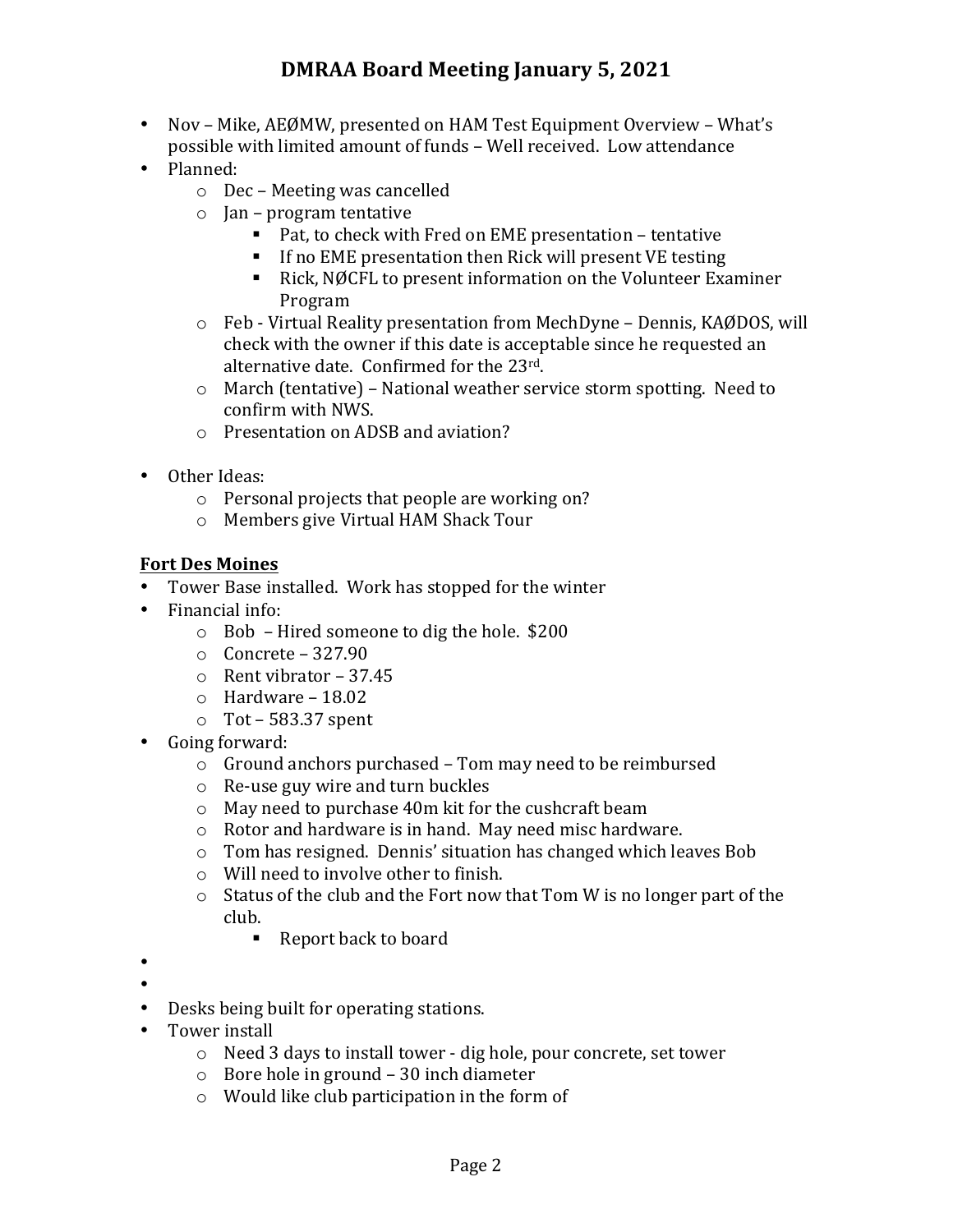# **DMRAA Board Meeting January 5, 2021**

- $\blacksquare$  Membership assisting in the installation
- Club funding of \$1000.00. Most would be spent this fall. One time expense.
- Known expenses:
	- Renting the equipment to bore the hole for the base. There are 2 options:
		- $\circ$  Larger equipment is \$400 for rental and transport.
		- $\circ$  Smaller equipment is \$200 but no transport fee
	- Concrete 1 yard \$140/yard. Only 1 yard incurs a trip fee of \$100 for a total of \$240
	- May need new coax, guy rope, other Misc expense.
- $\circ$  Motion by Bob to allocate \$1000.00 for antenna install. Seconded by Ray
- o Discussion:
	- Ft DSM has solid funding for 2 yrs. Commitment for funding also for 2022 for 2 years.
	- Help establish the education part of Fort Des Moines Mission
	- Use club station for field day with a change of class to the  $Echo$ Class. Allows early setup of equipment. More operating, less setup and troubleshooting. Echo Class is a home station running emergency power.
	- Once tower is up, provides opportunity to run special events outside of Field Day. Expands educational content of the Fort's mission.
	- Potential repeater site?
	- Is this a club station or not? Need to codify this.
	- Time limit on the funds to the last weekend in June, Field day.
	- Call the question all in favor. Motion carries.

### **Hamfest Committee** - No update

• DMRAA 2021 Hamfest date of April 24<sup>th</sup> is reserved

### **Existing business**

- Web site/static page updates
	- $\circ$  Mike W to do basic updates to the website
	- $\circ$  Pat to be a backup
- •
- •
- Membership List No update
	- $\circ$  Move existing spreadsheet to Google Docs as read only.
	- $\circ$  Talk to Bruce to see if he has the list/spreadsheet. Scott, NØOOD, to talk with Bruce and will forward to Mike who will put it in Google Docs.
- Mike W has a box of old static sheets. It is unknown at this point whether there are photos included. Mike received the box came from Lowell. Mike will start scanning.